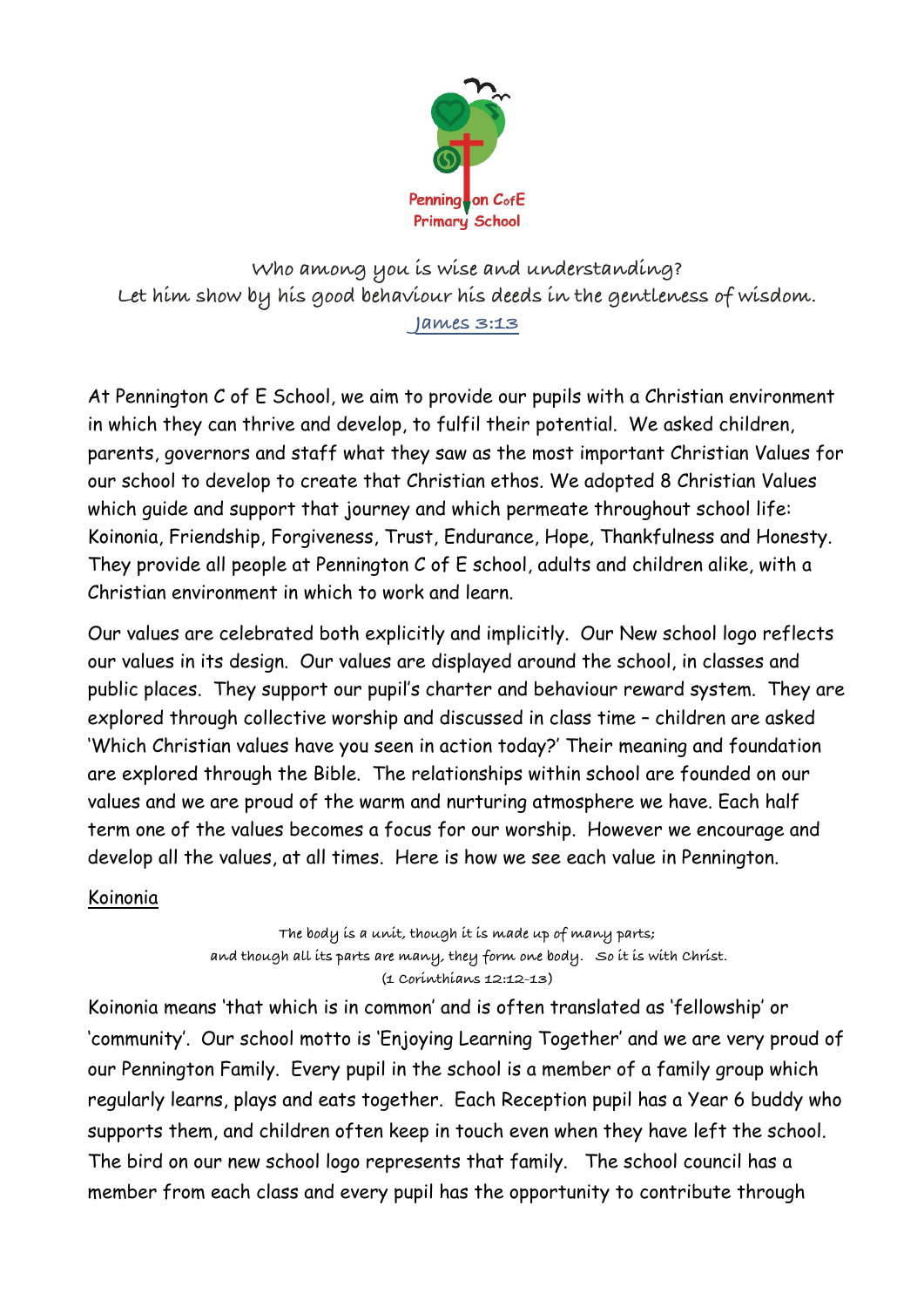class circle time. As our school song says "At Pennington we are one."

## Friendship

#### **'A friend loves at all times.' (Proverbs 17:17)**

Pupils spend as much time with their 'Pennington Family' as they do with their own family. Trust, feeling comfortable in each other's company, being able to share joys and sorrows are all features of friendship. Pupils have the opportunity to share their feelings and experiences in circle time, including show and tell in the younger classes. We celebrate pupils' achievements in our Special Mention assembly. We take part in many community activities and welcome parents and visitors into our school. Visitors have frequently remarked on the warm and welcoming feeling of the school, and how much they have enjoyed their time with us. We pride ourselves on a Pennington Friendship, which extends into our community. The heart on our new school logo is a sign of the care and compassion we show each other.

## Forgiveness

**For if you forgive men when they sin against you, your heavenly Father will also forgive you. (Matthew 6:14)** 

Jesus was uncompromising in his command to forgive. Forgive, he said, 'seventy times seven' (Matthew 18:21). Our school behaviour system rewards good behaviour and provides pupils with an opportunity to think about behaviour that does not fit with our pupil charter. Each day the pupils start at the beginning, regardless what has happened previously – a fresh start every day. Children have the opportunity to think about others' behaviour that has affected them, what they can do about it and most importantly how they can move on from it. Children are encouraged to apologise to others they may have upset, and to accept apologies given.

# Trust

**The LORD is my strength and my shield; my heart trusts in him, and I am helped. My heart leaps for joy and I will give thanks to him in song. Psalm 28:7** 

Right at the centre of our new school logo is the cross – representing our trust in God. We nurture the relationships between adults and pupils at Pennington C of E School and are proud of the relationship we have with each other. Pupils are confident to share their ideas with others, knowing they will be valued. They confidently work with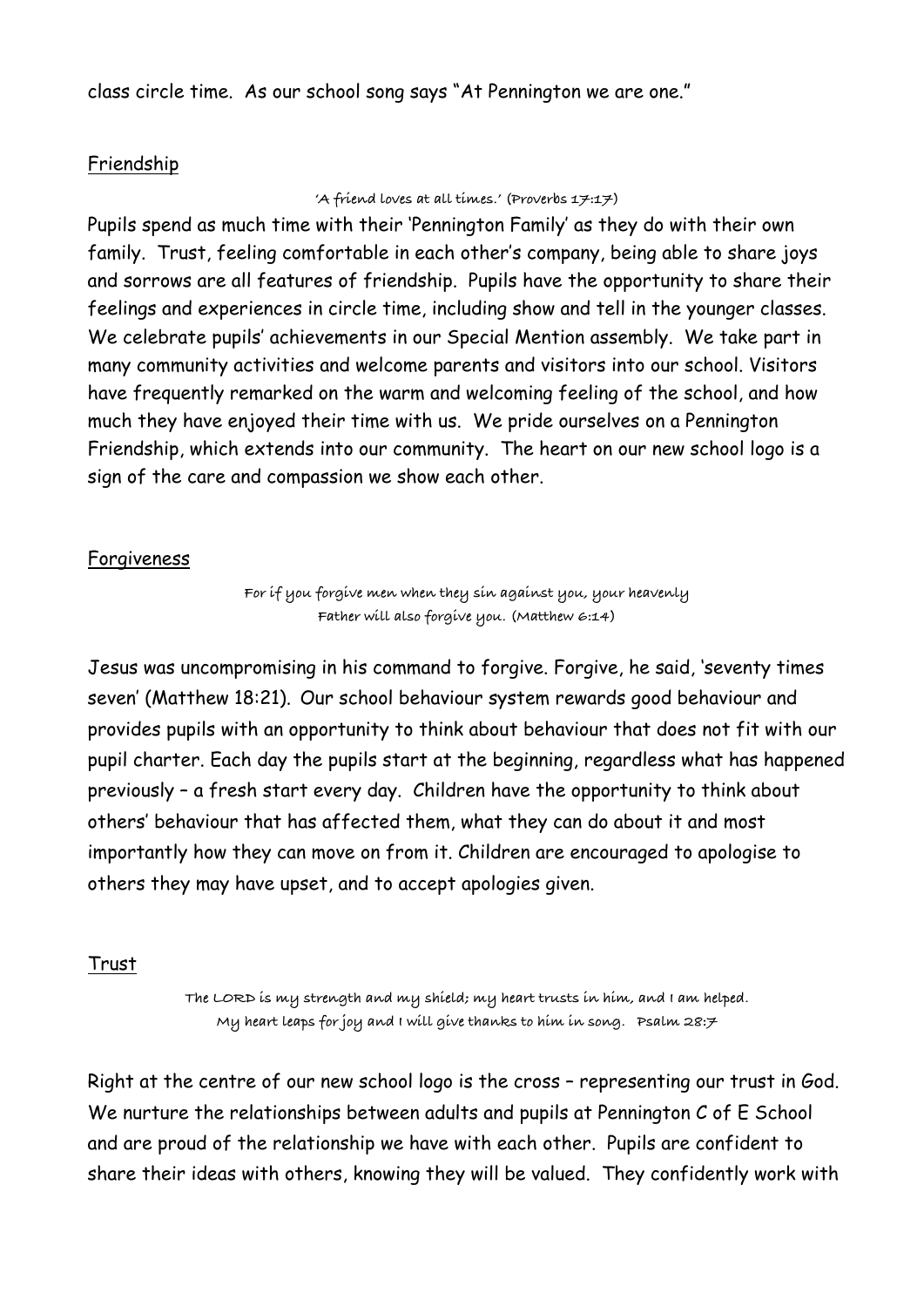different children and staff in different situations and know that they will be supported. We have several groups for children who may need support, and the children know that the staff are there to help them achieve their potential. We welcome parents' ideas and suggestion's through half-termly parent voice meetings and these are fed back to staff and acted upon.

### Endurance

**For the LORD is good and his love endures forever; his faithfulness continues through all generations. (Psalm 100:5)**

Our new school logo features a tree which represents the Pennington Child flourishing and growing, and a pencil which is a sign of our hardworking ethic, of our desire to achieve and always do our best. We encourage all our pupils to strive for their best, to achieve their full potential, while acknowledging that this may not be an easy journey. We celebrate pupils and staff's achievements, both inside school and in their personal lives, in our celebration assembly and, for the younger classes, in show and tell. Our school reward system celebrates pupils hard work and effort. Pupils regularly support each other in family days, or group work in class. A Pennington pupil knows that some things may be a bit tricky, or challenging, but that it is worth the effort in the end.

# Hope

**Now faith is being sure of what we hope for and certain of what we do not see. (Hebrews 11:1)**

'Hope is not wishful thinking but a firm assurance that God can be relied upon.' At Pennington C of E School we regularly look to the Bible for inspiration, support and guidance, to enrich our collective worship and to help us understand the values we try to live by. Our new logo has the cross at the centre to remind us that we can rely on God to guide us. As it says on our website….

"We believe in not 'standing still', looking forward to a future that is full of promise and wonder."

We are always looking for ways to improve ourselves. We conduct pupil and parent questionnaires, we have a parent voice group, our school and class councils actively look for things the school can do to move forwards. We also look further afield, to how we can contribute to a better community and world around us. We regularly participate in